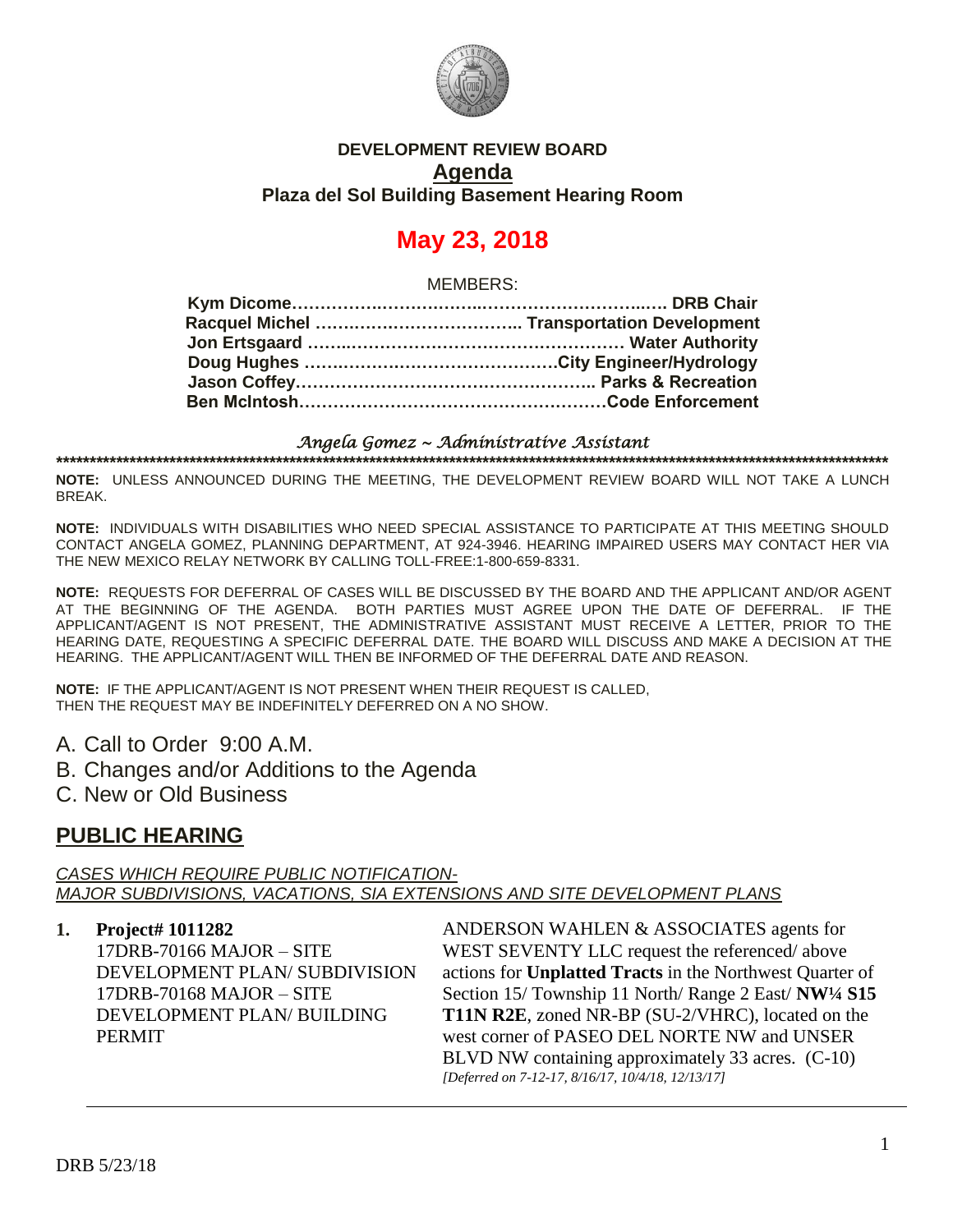### **2. Project# 1000874**

|    | 18DRB-70135 - VACATION OF PUBLIC<br><b>EASEMENT</b><br>18DRB-70136 - MINOR - PRELIMINARY/<br>FINAL PLAT APPROVAL                                                                                                                                                                                                                                                                       | TIERRA WEST LLC agent(s) for MONTANO I-25<br>BEACH AQUISITION PROPERTY LLC request(s) the<br>above action(s) for all or a portion of $Lot(s)$ B-1,<br><b>RENAISSANCE CENTER III</b> zoned NR-C (SU-1 FOR<br>IP & AMUSEMENT FACILITY OF A PERMANENT<br>CHARACTOR (NOT ADULT ESTABLISHMENT)),<br>located on DESERT<br>SURF CIRCLE NE<br>between<br>ALEXANDER BLVD NE and MONTANO RD NE<br>containing approximately 23.87 acre(s). (F-16) [Deferred on<br>$5/16/18$ ] |
|----|----------------------------------------------------------------------------------------------------------------------------------------------------------------------------------------------------------------------------------------------------------------------------------------------------------------------------------------------------------------------------------------|--------------------------------------------------------------------------------------------------------------------------------------------------------------------------------------------------------------------------------------------------------------------------------------------------------------------------------------------------------------------------------------------------------------------------------------------------------------------|
| 3. | Project# 1010675<br>18DRB-70120 MAJOR - SDP FOR<br><b>BUILDING PERMIT</b>                                                                                                                                                                                                                                                                                                              | TIERRA WEST LLC agent(s) for CAMEL ROCK<br>DEVELOPMENT LLC request(s) the above action(s) for all<br>or a portion of Lot(s)1-5, PASEO MARTKETPLACE,<br>zoned MX-M (SU-2 C-1/RC), located on PASEO DEL<br>NORTE NE and SAN PEDRO DR NE containing<br>approximately 4.07 acre(s). (D-18) [Deferred from 5/2/18, 5/16/18]                                                                                                                                             |
| 4. | <b>Project# 1011527</b><br>18DRB-70106 VACATION OF PUBLIC<br><b>EASEMENT</b><br>18DRB-70107 SIDEWALK WAIVER<br>18DRB-70108 SUBDN DESIGN<br><b>VARIANCE FROM MIN DPM STDS</b><br>18DRB-70109 MINOR - TEMP DEFERRAL<br>OF SIDEWALK CONSTRUCTION<br><b>18DRB-70110 MAJOR - SITE</b><br>DEVELOPMENT PLAN FOR<br><b>BUILDING PERMIT</b><br>18DRB-70111 MAJOR - PRELIMINARY<br>PLAT APPROVAL | BOHANNAN HUSTON INC agent(s) for PULTE GROUP<br>request(s) the above action(s) for all or a portion of $Lot(s)$ 7-<br>10 AND 23-26, Tract(s) A, NORTH ALBUQUERQUE<br>ACRES Unit(s) B, zoned R-MH (SU-2/IP/NC), located on<br>north of SIGNAL AVE NE and south of ALAMEDA<br>between SAN PEDRO DR NE and LOUISIANA BLVD NE<br>containing approximately 6.7 acre(s). (C-18) [Deferred from<br>4/18/18, 5/2/18, 5/16/18]                                              |

### **MINOR CASES**

### **5. Old Project #:1010010**

**Application#: SD-2018-00005** - PRELIMINARY/ FINAL PLAT APPROVAL

**Agent: Bob Keeran** *agent for* **Applicant: Llave Enterprises Inc.**

*Requests the above action for all or a portion of*

**LOT 6-P1, BLOCK 6 Subdivision:** SIGNAL POINTE **Address:** 8901 SIGNAL POINTE LA NE, Albuquerque NM **Current Zoning | Old Zoning | Zoning Atlas Pages | Application Acreage** R-1D R-D C-20 .41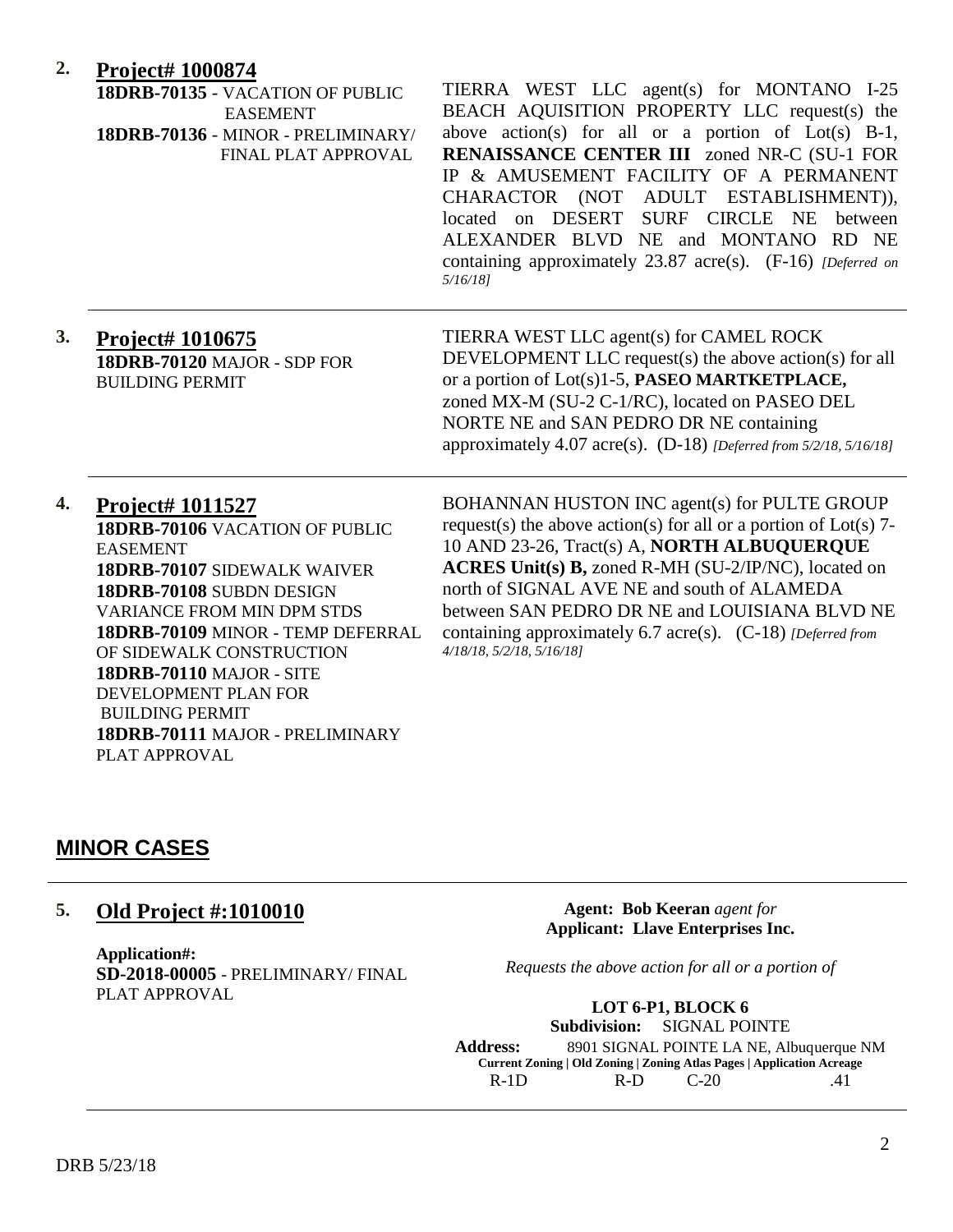### **6. Old Project #: 1011184**

#### **Application#:**

**SI-2018-00007** - SITE DEVELOPMENT PLAN FOR BUILDING PERMIT **(18EPC-40001)**

#### **Agent: Wooten Engineering** *agent for* **Applicant: Kaplan Paseo LLC**

*Requests the above action for all or a portion of*

#### **LOT 9A, BLOCK 10, SUBDIVISION N ABQ ACRES TR 2 UNIT 3**

**Subdivision:** North ABQ ACRES TR 2 UNIT 3

**Address:** 7201 PASEO DEL NORTE NE, Albuquerque NM **Current Zoning | Old Zoning | Zoning Atlas Pages | Application Acreage** MX-L SU-2 C-19 0.7348

### **7. Application#:**

#### **Applicant: Nicholas Nuccio**

**SD-2018-00007 -** PRELIMINARY/ FINAL PLAT APPROVAL

*Requests the above action for all or a portion of*

#### **\* 010 053 RAYNOLDS ADDN & E1/2 L11 LOT 10, BLOCK 53, SUBDIVISION RAYNOLDS ADDN Subdivision:** RAYNOLDS ADDN

**Address:** 1220 IRON AV SW, Albuquerque, NM **Current Zoning | Old Zoning | Zoning Atlas Pages | Application Acreage** R-T SU-2 K-13 0.122

| 8.  | Project# 1008585<br>18DRB-70113 EPC APPROVED SDP FOR<br><b>BUILD PERMIT</b><br>$(18EPC-40004)$ | TIERRA WEST LLC agent(s) for UTILITY TRAILER<br>SALES, INC request(s) the above action(s) for all or a<br>portion of Tract(s) 3, AVALON SUBDIVISION, zoned<br>NR-BP (SU-1for IP Uses & C-2 Permissive Uses with<br>Exceptions), located on the NE corner of DAYTONA RD<br>NW and $90^{th}$ ST NW, south of I-40, containing<br>approximately 5.6 acre(s). $(J-9)$ [deferred from 4/11/18, 4/25/18,<br>5/2/18, 5/9/18, 5/16/18] |
|-----|------------------------------------------------------------------------------------------------|--------------------------------------------------------------------------------------------------------------------------------------------------------------------------------------------------------------------------------------------------------------------------------------------------------------------------------------------------------------------------------------------------------------------------------|
| 9.  | <b>Project# 1010868</b><br>18DRB-70152 MINOR - PRELIMINARY/<br>FINAL PLAT APPROVAL             | JOSH SKARSGARD agent(s) for CAMPBELL FARMS<br>$HOA$ request(s) the above action(s) for all or a portion of<br>Lot(s) 1-P2, 2-P2, 4-P2, 5-P2, 6-P2, 7-P2, 8-A-P2,<br><b>CAMPBELL FARMS SUBDIVISION, zoned R-A (RA-</b><br>2), located on CAMPBELL FARM LANE NW between<br>CAMPBELL RD NW and MATTHEW AVE NW<br>containing approximately 3.14 $\arccos$ . (G-13) [deferred from<br>$5/16/18$ ]                                   |
| 10. | Project# 1011471<br>18DRB-70127 MINOR - PRELIMINARY/<br>FINAL PLAT APPROVAL                    | CARTESIAN SURVEYS INC agent(s) for SAMIR PATEL<br>request(s) the above action(s) for all or a portion of $Tract(s)$<br>2-A-3-C & 2-A-3-D, MCLEOD BUSINESS PARK,<br>zoned NR-C (C-3), located on JEFFERSON ST NE<br>between MCLEOD RD NE and I-25 containing<br>approximately 4.9556 acre(s). (F-17) [deferred from 4/25/18,<br>5/16/181                                                                                        |